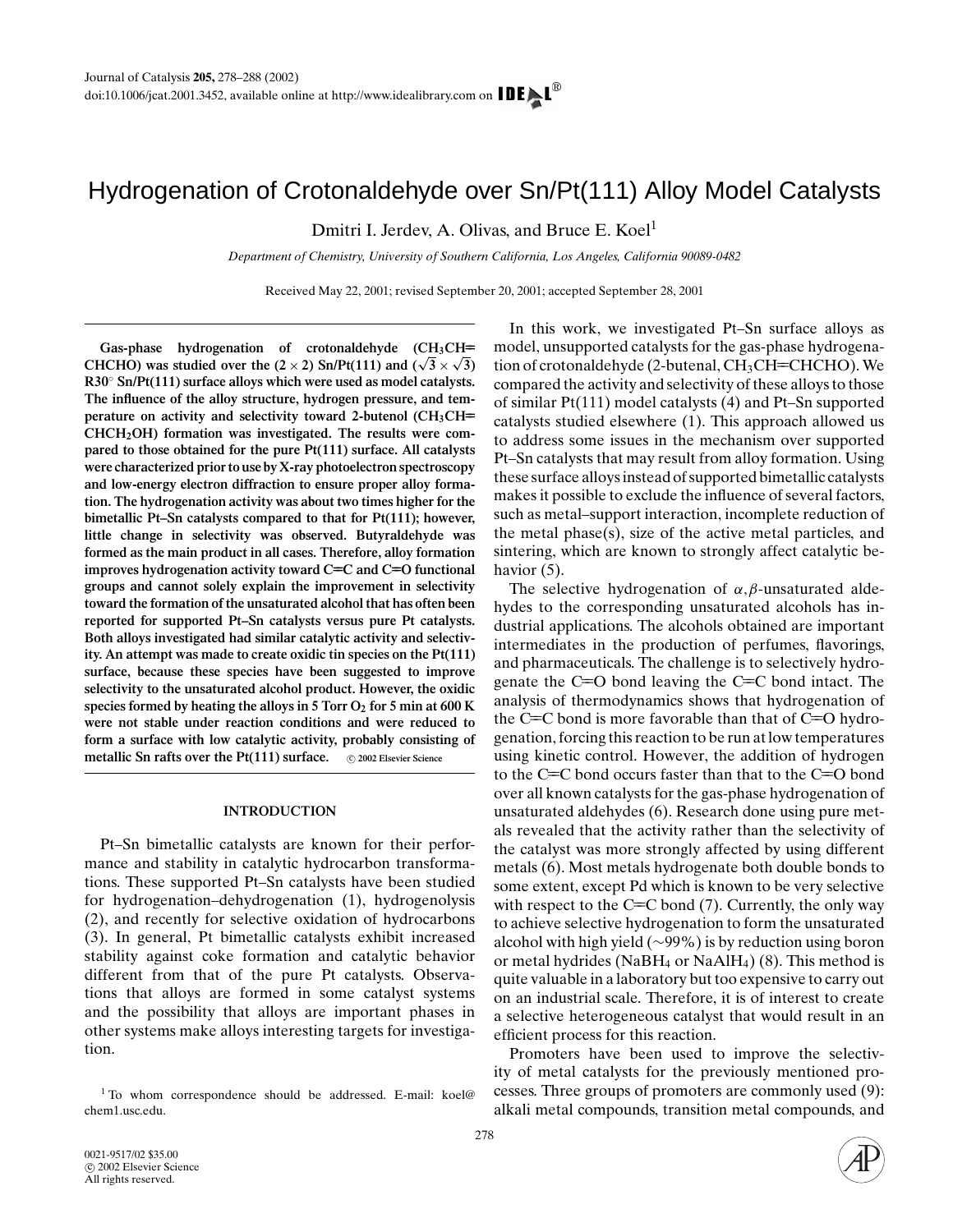nontransition metal additives. The last group has the most prominent effect on catalytic behavior. Because tin belongs to this group and is often involved in a number of bimetallic catalysts, we investigated the influence of alloyed Sn on catalytic hydrogenation of crotonaldehyde over a Pt(111) surface.

# **EXPERIMENTAL PROCEDURES**

All experiments were conducted in the apparatus shown in Fig. 1, which consists of an ultrahigh vacuum (UHV) chamber and an attached, atmospheric pressure batch reactor. The UHV chamber was pumped by an ion pump  $(240 \text{ L/s})$  and a cryo-pump  $(1500 \text{ L/s})$  and had a base pressure of  $1 \times 10^{-10}$  Torr. The chamber was equipped with a quadrupole mass spectrometer (QMS) for residual gas analysis and temperature-programmed desorption (TPD), low-energy electron diffraction (LEED) optics, a 180-mm spherical capacitor analyzer (SCA) for Auger electron spectroscopy (AES), X-ray photoelectron spectroscopy (XPS), low-energy ion scattering spectroscopy (LEISS), a differentially pumped, 5-keV ion gun, several multichannel-array gas dosers connected to precision leak valves, and several metal evaporators. XPS measurements were made by using a dual-anode X-ray source with a Mg anode  $(MgK\alpha = 1253.6 \text{ eV}).$ 

The Pt crystal had two polished sides, each oriented along the (111) crystal plane and *it was* spot-welded between two tungsten wires (0.8 mm in diameter) wrapped with Pt foil at the spot of contact with the Pt crystal. The crystal could be resistively heated between 300 and 1200 K, as monitored by a chromel–alumel thermocouple that was spot-welded to the side of the crystal.

The procedure used to obtain the Pt–Sn alloys was similar to that described by Paffet and Windham (10). Sn was evaporated onto the  $Pt(111)$  surface at 300 K in UHV. This was followed by annealing the  $Pt(111)$  crystal to 1000 K for 10 s. To ensure proper alloy formation, both LEED and XPS analyses were done on each surface. Prior to catalytic experiments, the alloy of interest was formed on both sides of the crystal. Special attention was given to ensure that the alloy formed on each of two sides of the crystal was as similar as possible. LEED appeared the same, and XPS revealed differences in the Pt(4f)/Sn(3d) ratio of less than 10% in all cases.

The following procedure was used to obtain a clean Pt(111) surface. The crystal was sputtered by 1-keV  $Ar^+$ ions at room temperature for 1 h and subsequently for 5 min at 1000 K with simultaneous exposure to  $1 \times 10^{-7}$  Torr of oxygen; *it was* then annealed at 1000 K for a few minutes in UHV. Long sputtering times were used to remove all Sn from the near-surface region. After this cleaning procedure, the amount of Sn and carbon on the surface, along with most other common contaminants, was below the XPS detection limit.

The UHV chamber was connected directly through a 4.5-in. gate valve to a stainless-steel batch reactor with a volume of 480 cm<sup>3</sup> that could be pressurized up to 1-atm pressure. The composition of the gas in the reactor cell was analyzed with a Hewlett–Packard 5890 gas chromatograph equipped with a flame ionization detector (FID). An evacuated loop was used to sample the reaction mixture, and an AT-1000 (0.53-mm-diameter, 30-m-long) capillary column was used for product separation.

The Pt crystal was transferred between the UHV analysis chamber and the high-pressure reactor by means of a



**FIG. 1.** Schematic drawing of the experimental apparatus.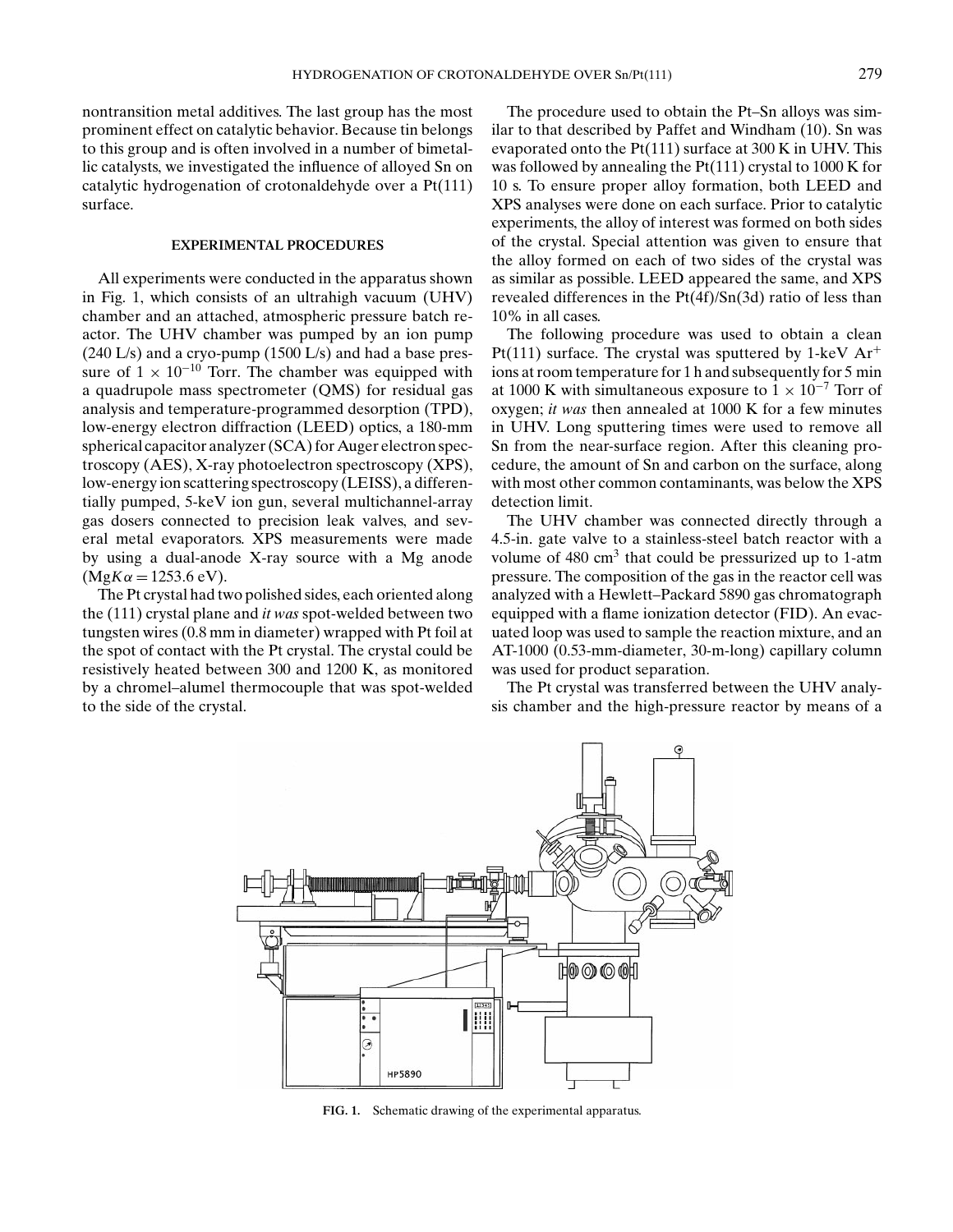sembly of sliding seals. The reactor was sealed by the sliding seal at one end and by the gate valve separating the high-pressure cell from the UHV chamber at the other end. The reaction cell could be evacuated with a turbomolecular pump, and it took only a few minutes to bring the cell from a reaction pressure of 5 Torr to a pressure low enough to transfer the sample into the UHV chamber while maintaining a background pressure of  $8 \times 10^{-10}$  Torr. The walls of the reaction cell were heated to 350 K during reaction measurements to decrease the adsorption of crotonaldehyde.

Crotonaldehyde (Aldrich,  $99 + %$ ) was purified by vacuum distillation prior to use. Hydrogen (Matheson, 99.9999%) was used as supplied. GC analysis of the reaction mixture prior to introduction into the reactor showed 99.99 mol% crotonaldehyde with only a small amount  $(<0.01$  mol%) of light hydrocarbons. We also performed blank experiments to ensure zero catalytic activity (below 1% of the least active catalyst studied) of the reactor in the absence of a catalyst.

Catalytic results are described by selectivity, conversion, and turnover frequencies (TOF) as defined in the following. The selectivity *Si* toward a given product was determined as

$$
S_i = \frac{n_i}{\sum_i n_i},\tag{1}
$$

where  $n_i$  is the mole fraction of product  $i$  in the reaction mixture. The conversion  $C \text{ (mol\%)}$  is defined as

$$
C = \left(1 - n_c / \sum n_i\right) \times 100, \tag{2}
$$

where  $n_c$  is the mole fraction of crotonaldehyde in the reaction mixture, and  $\sum n_i$  is a sum over all components in the reaction mixture. The TOF is defined as the number of crotonaldehyde molecules that undergo hydrogenation per surface atom per second according to

$$
TOF = \frac{V_{\rm R} \times P_{\rm CH} \times N_{\rm A} \times (1 - X_{\rm CH})}{R \times T \times t \times \Theta_{\rm pt} \times S_{\rm pt}},
$$
 [3]

where  $V_R$  is the reactor volume (3.84 × 10<sup>-4</sup> m<sup>3</sup>),  $P_{CH}$  is the initial pressure of crotonaldehyde in the reaction mixture (Pa),  $N_A$  is Avogadro's number,  $X_{CH}$  is the mol% of crotonaldehyde in the reaction mixture, *R* is the gas constant, *T* is the temperature of the reaction mixture (350 K),  $\Theta_{Pt}$  is the surface atomic density of Pt(111) (1.505  $\times$  10<sup>15</sup> atoms/cm<sup>2</sup>), *t* is the reaction time (seconds), and *S* is the total surface area of the crystal (1.7 cm2). No correction was made *a priori* for the reduced number of Pt surface atoms in the alloys.

# **RESULTS**

Catalytic hydrogenation of crotonaldehyde was carried out for a range of temperatures between 350 and 395 K. The temperature of the reactor walls was kept at 350 K to avoid condensation of crotonaldehyde and other reaction products. This temperature determined the lower end of the temperature range. The upper end of the temperature range, 395 K, was determined by the high conversion rates encountered at short reaction times.

The reaction products detected were *n*-butane  $(CH_3CH_2CH_2CH_3)$ , butyraldehyde  $(CH_3CH_2CH_2CHO)$ , *n*-butanol ( $CH_3CH_2CH_2CH_2OH$ ), and crotylalcohol  $(2-butenol, CH<sub>3</sub>CH=CHCH<sub>2</sub>OH)$ . Under all conditions studied for Pt(111) and both Pt–Sn alloys, the main hydrogenation product was butyraldehyde. The amount of the unsaturated alcohol product crotylalcohol was at most 5 mol%.

The activity and selectivity of the  $(\sqrt{3} \times \sqrt{3})$ R30<sup>°</sup> and  $(2 \times 2)$  Sn/Pt(111) alloys were compared at 365 K using the lowest and highest  $HC: H_2$  ratios (1:100 and 1:800) that we explored. These two alloys showed similar catalytic performance, with a 10% higher overall activity for the  $(2 \times$ 2) Sn/Pt(111) alloy and only a marginal difference in the selectivity. Thus, we chose to present in this paper only the results and conclusions that were specific for the  $(2 \times 2)$ Sn/Pt(111) alloy. However, these should also be applicable to the  $(\sqrt{3} \times \sqrt{3})$ R30° Sn/Pt(111) alloy except for the small differences that were mentioned.

There was no evidence for surface carbon buildup under any conditions on the alloy catalyst. XPS measurements of the carbon coverage taken 20 s after the introduction of the alloy catalyst into the reaction cell showed essentially the same amount of carbon ( $\Theta_C = 0.5$  monolayer (ML)) as that obtained after 30 min of reaction. This was a consequence of the high  $H_2$ : HC ratio that was used, and allowed us to consider that TOF values were not influenced by this factor. The carbon coverage was calibrated with XPS by using ethylene to produce a known coverage of ethylidyne on Pt(111) at 300 K of  $\Theta_C = 0.5$  ML.

Figure 2 shows the composition of the reaction mixture over the  $(2 \times 2)$  Sn/Pt(111) alloy catalyst as a function of time. The main product of the reaction was butyraldehyde from hydrogenation of the  $C=C$  bond, and only a small portion of crotonaldehyde was converted to the unsaturated alcohol 2-butenol from hydrogenation of the  $C=O$ bond. This was a general result for all sets of experimental conditions that were explored.

The influence of temperature on the reaction product yield was monitored at a fixed value of  $H_2$ : HC = 100 and  $P_{\text{total}} = 5$  Torr over a temperature range from 355 to 385 K. These data are shown in Fig. 3. The rates of all monitored processes, i.e., hydrogenation of  $C=O$  and  $C=C$  functional groups and  $C=O$  bond cleavage, increased with increasing temperature. No new products were detected at this temperature range. Using these data, we calculated an apparent activation energy for the hydrogenation of the  $C=C$ double bond of  $E_{\text{app}} = 8.6$  kcal/mol at <10% conversion.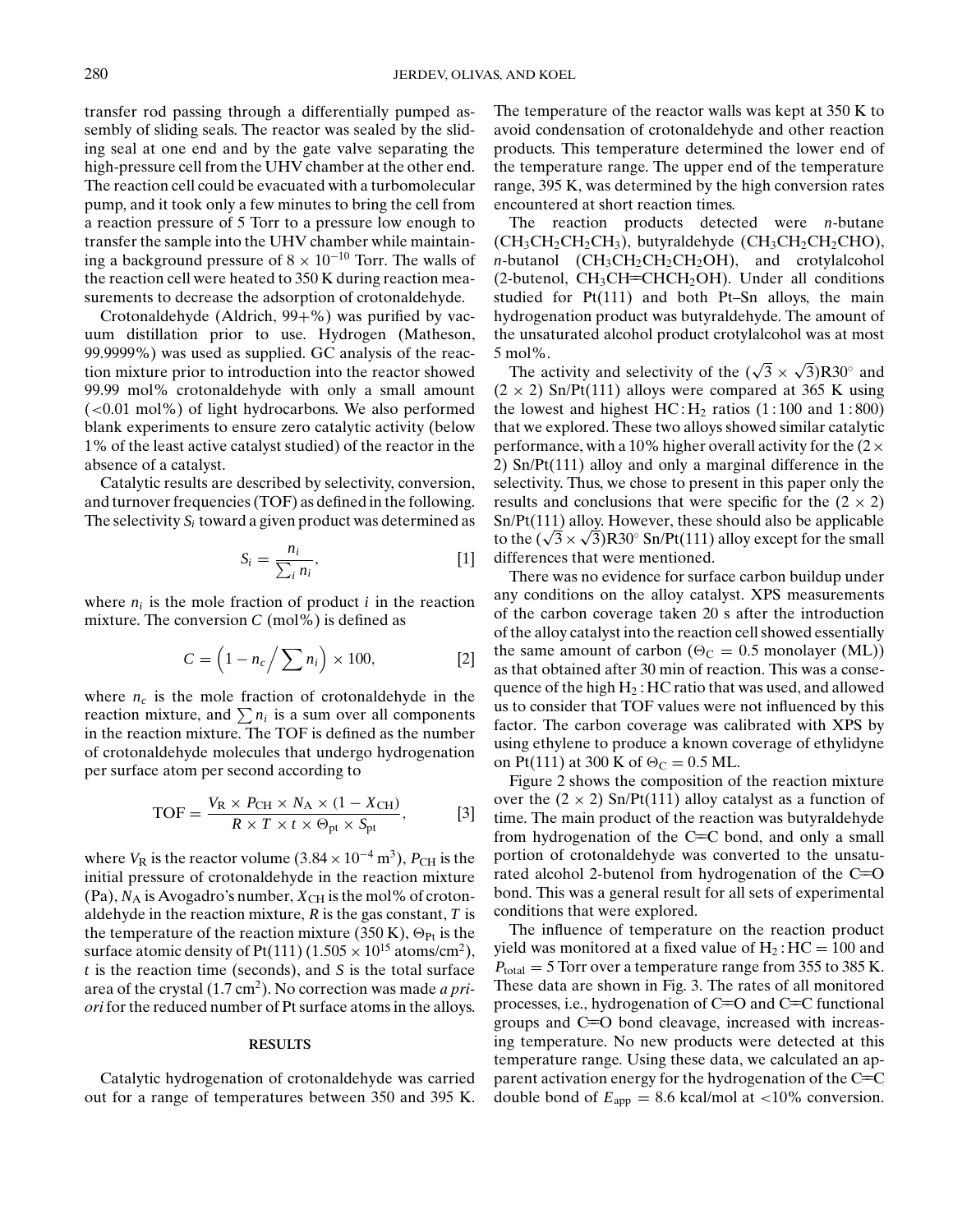

**FIG. 2.** Composition of the reaction mixture over the  $(2 \times 2)$  Sn/Pt(111) surface alloy for the initial reaction conditions:  $P_{\text{H}_2} = 10$  Torr,  $P_{2-\text{butenal}} =$  $5 \times 10^{-2}$  Torr, and  $T = 355$  K.

This was done by assuming that the rate of  $C=C$  bond hydrogenation was much higher than that of the  $C=O$  bond. This was a reasonable assumption because  $C=C$  bond hydrogenation resulting in butyraldehyde formation was the predominant reaction pathway, as shown in Fig. 3.

Arrhenious plots for our results, as well as those for reference data from supported catalysts [1, 11] and another Pt(111) model catalyst, are shown in Fig. 4. To produce these plots for the reference catalysts, we used the hydrogenation rate reported at a specific temperature and extended this through the indicated temperature range using the reported activation energies. Unsupported catalysts displayed higher overall activities than supported catalysts, although one cannot make too much of this difference, because no correction was made for differences in the pressures of crotonaldehyde and hydrogen that were used. The trends on the supported catalysts were similar to those in our data on the unsupported catalysts. Pt–Sn catalysts had higher activity and lower apparent activation engergies than pure Pt catalysts for both supported and unsupported catalysts.

The performance of the  $(2 \times 2)$  Sn/Pt(111) model catalyst at 365 K was tested at a crotonaldehyde partial pressure of  $5 \times 10^{-2}$  Torr for several different HC: H<sub>2</sub> ratios: 1:100, 1 : 200, 1 : 400, and 1 : 800. Figure 5 shows these results. The rates of formation for all products were positively influenced by  $H_2$  partial pressure except that for *n*-butane which remained nearly constant. The existence of a critical hydrogen partial pressure, above which the reaction rate stops increasing with an increase in  $H_2$  partial pressure, was not encountered in these measurements. This indicates that the rates of all of the reactions, except that of  $C=O$  bond cleavage, are proportional to the surface hydrogen concentration which is involved in the limiting steps of these reactions.

Figure 6 quantifies the influence of  $H_2$  partial pressure on the total conversion of crotonaldehyde. As shown in Fig. 6, experiments performed under the same conditions on Pt(111) revealed that the order with respect to  $H_2$  was ∼0.5, significantly lower than that for both Pt–Sn alloys which was ∼0.9. Because the rate of C=C bond hydrogenation was much higher than that of the  $C=O$  bond, this order was mostly related to  $C=C$  bond hydrogenation.

# *Influence of Oxygen Pretreatment*

In an attempt to explore the role of metal cations or oxidic species on the selectivity for this catalysis, we tried to produce such species by direct oxidation of the Sn–Pt alloy model catalysts. For these experiments, the  $(2 \times 2)$ Sn/Pt(111) alloy was prepared as usual, but *it was* then exposed to 1 Torr  $O_2$  at 600 K for 5 min in the high-pressure cell prior to use as a catalyst. This treatment produced SnO*<sup>x</sup>* species at the surface (12), which we expected would then improve the selectivity toward formation of unsaturated aldehyde based on previous proposals in the supported catalyst literature (13). In addition, we hoped that this experiment would check how exposure of the catalyst to conditions similar to those used industrially for catalytic regeneration might influence catalytic properties.

XPS was used to monitor the amount of oxygen and oxidation states of Sn and Pt before and after oxidation and upon completion of catalytic reactions, as shown in Fig. 7. The 0.8-eV shift of the Sn(3d) peak after the fresh  $(2 \times 2)$  Sn/Pt(111) alloy was exposed to oxygen indicated the oxidation of Sn. The total oxygen coverage following this oxidation pretreatment was 1.2 ML. The determination of the Sn oxidation state (II or IV) using XPS is usually regarded as difficult, because nearly identical chemical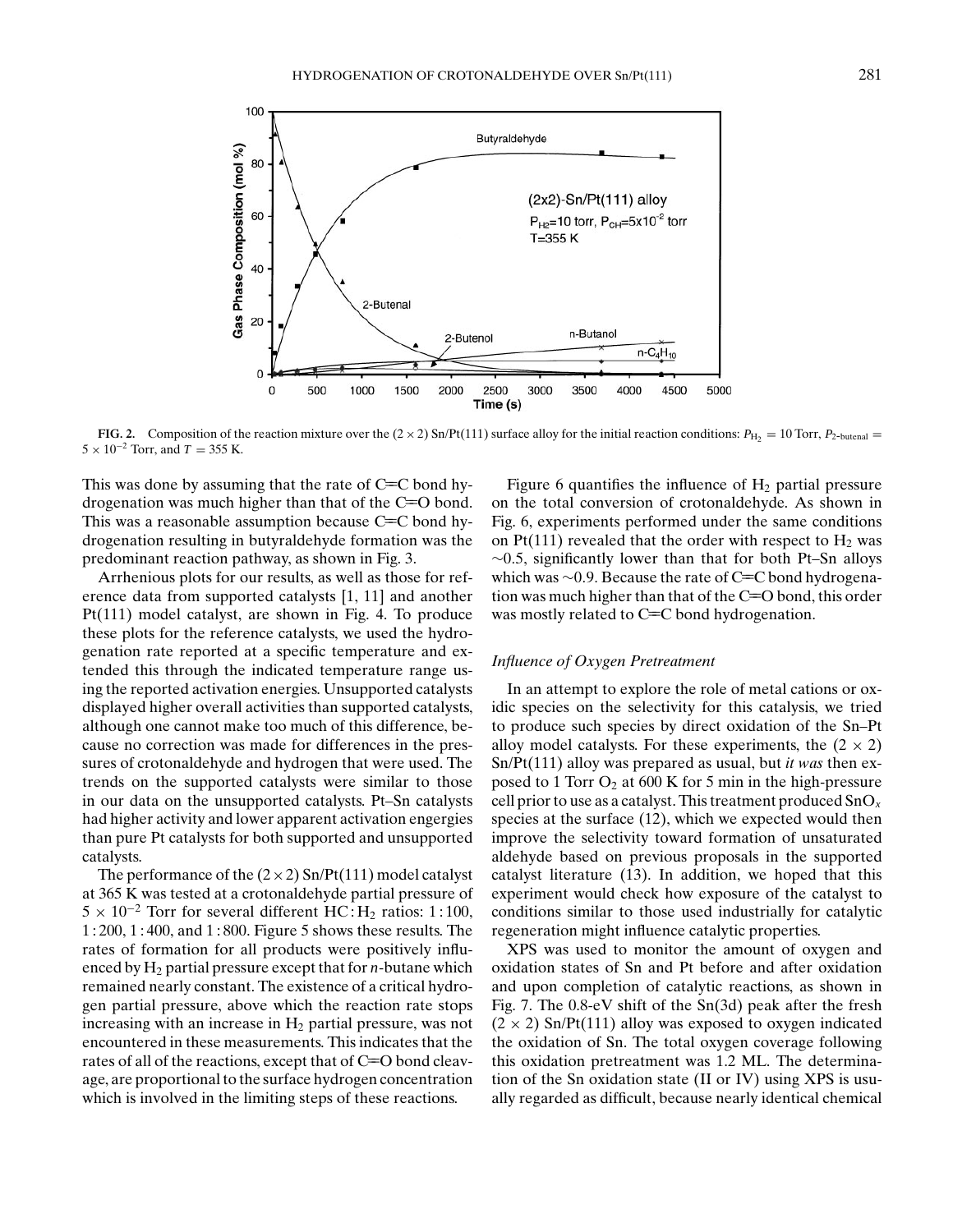

**FIG. 3.** Composition of the reaction mixture over the  $(2 \times 2)$  Sn/Pt(111) surface alloy for several temperatures under the following conditions:  $P_{\text{H}_2}$  = 5 Torr and  $P_{\text{2-butenal}}$  = 5 × 10<sup>-2</sup> Torr.

shifts were reported (14) for those oxidation states. Our XPS results for these surfaces (15) allowed us to exclude formation of  $SnO<sub>2</sub>$  (Sn IV) under these conditions, and we assigned the oxidized forms of Sn shown in Fig. 7b to the so-called "quasimetallic" form (16) of Sn (485.6 eV binding energy (BE)) and SnO (486.15 eV BE). The total Sn fraction that was oxidized in one form or the other was equal to 0.9.

Table 1 shows that this oxygen treatment significantly decreased the activity of the  $(2 \times 2)$  Sn/Pt(111) alloy in subsequent catalytic reactions. The catalytic activity for this sample was lower than that for either the pure Pt(111) or the  $(2 \times 2)$  Sn/Pt(111) alloy. However, it is evident from Fig. 7c that when the oxidized Pt–Sn alloy was exposed at 365 K to the reaction mixture containing hydrogen, Sn was completely reduced to metallic form. Recent XPS and scanning

tunneling microscopy (STM) studies on these same Sn–Pt alloys (17) showed that oxidation takes place by abstraction of Sn from the alloy to form various SnO*<sup>x</sup>* adlayers at the surface. Reduction of this adlayer forms Sn that remains in an adlayer, possibly as Sn rafts, blocking most of the Pt(111) surface. This is because alloying of Sn on  $Pt(111)$ requires high temperatures (>600 K) (18). Because Sn itself is not a good catalyst, this results in a sample with low catalytic activity.

We were able to restore the activity of the preoxidized catalyst to that of the normally prepared surface alloy by reduction in 1 Torr  $H_2$  at 600 K for 1 min. This result indictes that oxidation–reduction cycles at 600 K can form an alloy catalyst. Oxygen treatments are commonly used to remove surface carbon deposits, but in the case of Pt–Sn bimetallic catalysts, this treatment also enriches the surface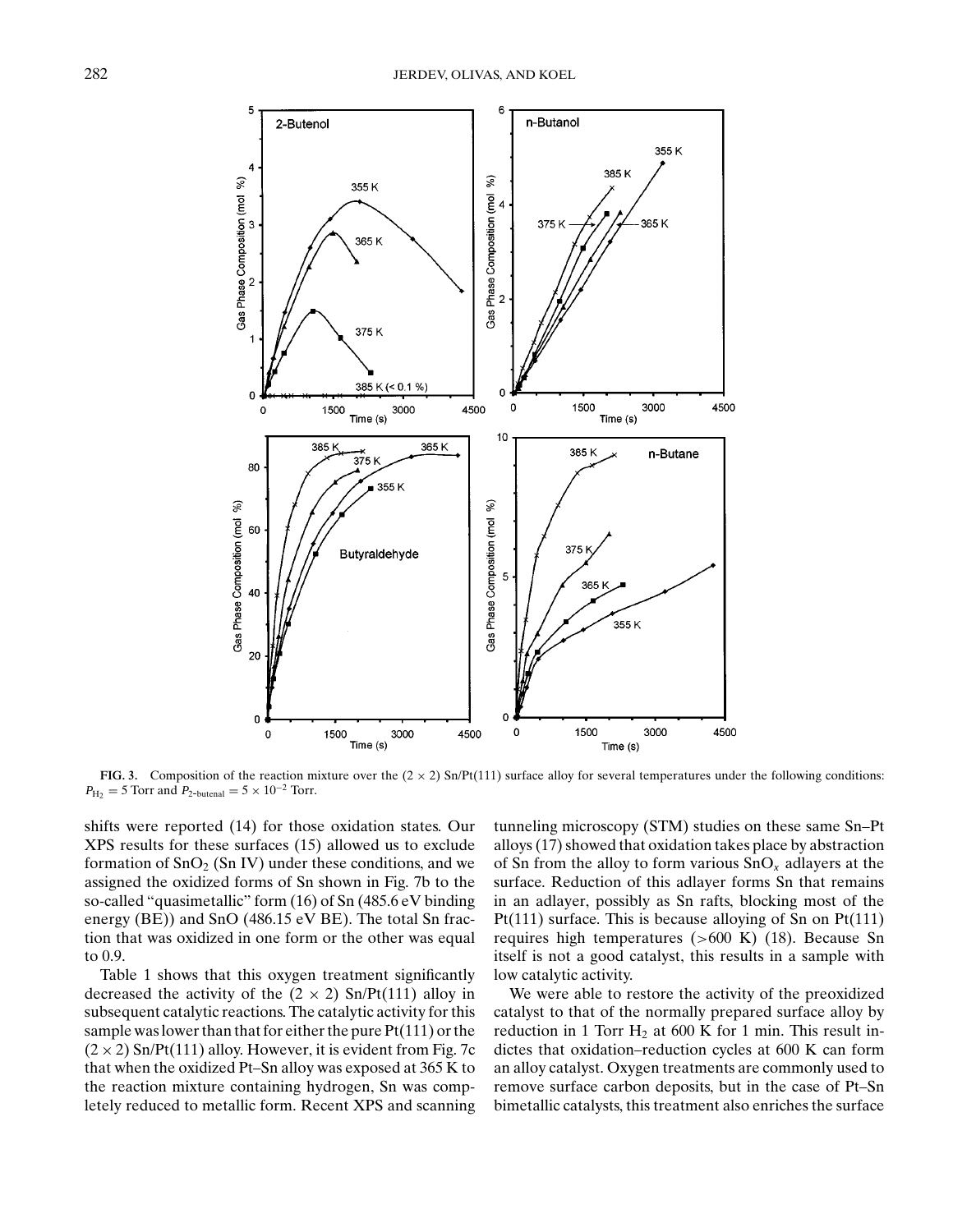

**FIG. 4.** Arrhenious plots for unsupported Pt(111) and Sn–Pt surface alloys ( $P_{\text{H}_2} = 5$  Torr and  $P_{\text{2-butenal}} = 5 \times 10^{-2}$  Torr) with reference data on supported (1 wt% Pt)/*C*, (1 wt% Pt, 0.25 wt% Sn)/*C*, (0.7 wt% Pt)/SiO<sub>2</sub> and unsupported Pt(111) catalysts.

of the catalyst with Sn. The formation of alloy phases may occur during the subsequent reduction or "activation' stage.

It is useful to compare these results on a preoxidized catalyst to similar experiments performed by Colomna *et al.*(19) on silica and alumina supported PtSn catalysts. They used oxygen pretreatment to elucidate the role of oxidized tin species in the catalytic behavior of  $PtSn/SiO<sub>2</sub>$  catalysts. They reported reduced activity for oxidized samples compared to those not oxidized, and our observations are similar to theirs. They also reported that the total amount of oxidized tin was 83%, which is close to our value of 90%. In addition, they reported some increase in the activity of these catalysts when the oxidation was performed at elevated temperatures (673 K). This treatment may form ordered tin oxide phases, based on studies done in our group (20), showing that tin oxide overlayers order into well-defined structures on the Pt(111) surface at temperatures above 800 K. This phenomenon may occur on supported catalysts at lower temperatures because of the various metal surface planes exposed, smaller metal particle size, or higher oxygen pressure, and *it may* account for the changes observed in catalytic activity.

## **DISCUSSION**

To obtain kinetic parameters for 2-butenal hydrogenation reactions, we constructed a kinetic model according to the simplified reaction scheme shown in Fig. 8. All reaction pathways that were considered are shown as arrows, with a rate constant for each pathway shown above the arrow. This reaction network can be represented as a system of

differential equations; for example,

$$
\begin{cases}\ndC_0/dt = -(k_1 + k_2 + k_3) \times C_0 \\
dC_1/dt = k_1 \times C_0 - k_4 \times C_1 \\
dC_2/dt = k_2 \times C_0 - k_5 \times C_2 \\
dC_3/dt = k_3 \times C_0 \\
dC_4/dt = k_5 \times C_2 + k_4 \times C_1,\n\end{cases}
$$
\n[4]

where  $C_0$ ,  $C_1$ ,  $C_2$ ,  $C_3$ , and  $C_4$  are molar concentrations of crotonaldehyde, butyraldehyde, 2-butenol, *n*-butane, and *n*-butanol, respectively. At  $t = 0$ ,  $C_0 = 100\%$  and the concentrations of all products were zero.

Within this model, crotonaldehyde can be hydrogenated to butyraldehyde, 2-butenol, and to *n*-butane. The first two products are considered to be intermediates that could be hydrogenated further to form *n*-butanol. The solution to Eq. [4] provides values for these rate constants. This system of equations was solved numerically using the Euler method. The solutions to Eq. [4] at  $P_{total} = 10$  Torr,  $HC/H<sub>2</sub> = 1:200$ , and  $T = 365$  K are given as solid lines along with the experimental data points in Fig. 2. All of the rate constants determined in this manner are listed in Table 2. Because the model curves describe the experimental behavior quite well, we believe that the model shown in Fig. 8 is a reasonable approximation.

This kinetic analysis shows that the hydrogenation rate of the C=O bond by the  $(2 \times 2)$  Sn/Pt(111) catalyst is 18 times slower than that of the  $C=C$  bond. Also, the rate constants for primary (from crotonaldehyde,  $k_1$ ) and secondary (from 2-butenal,  $k_5$ ) C=C bond hydrogenation are similar (1.66  $\times$  $10^{-1}$  versus  $1.05 \times 10^{-1}$ ), while rate constants for the primary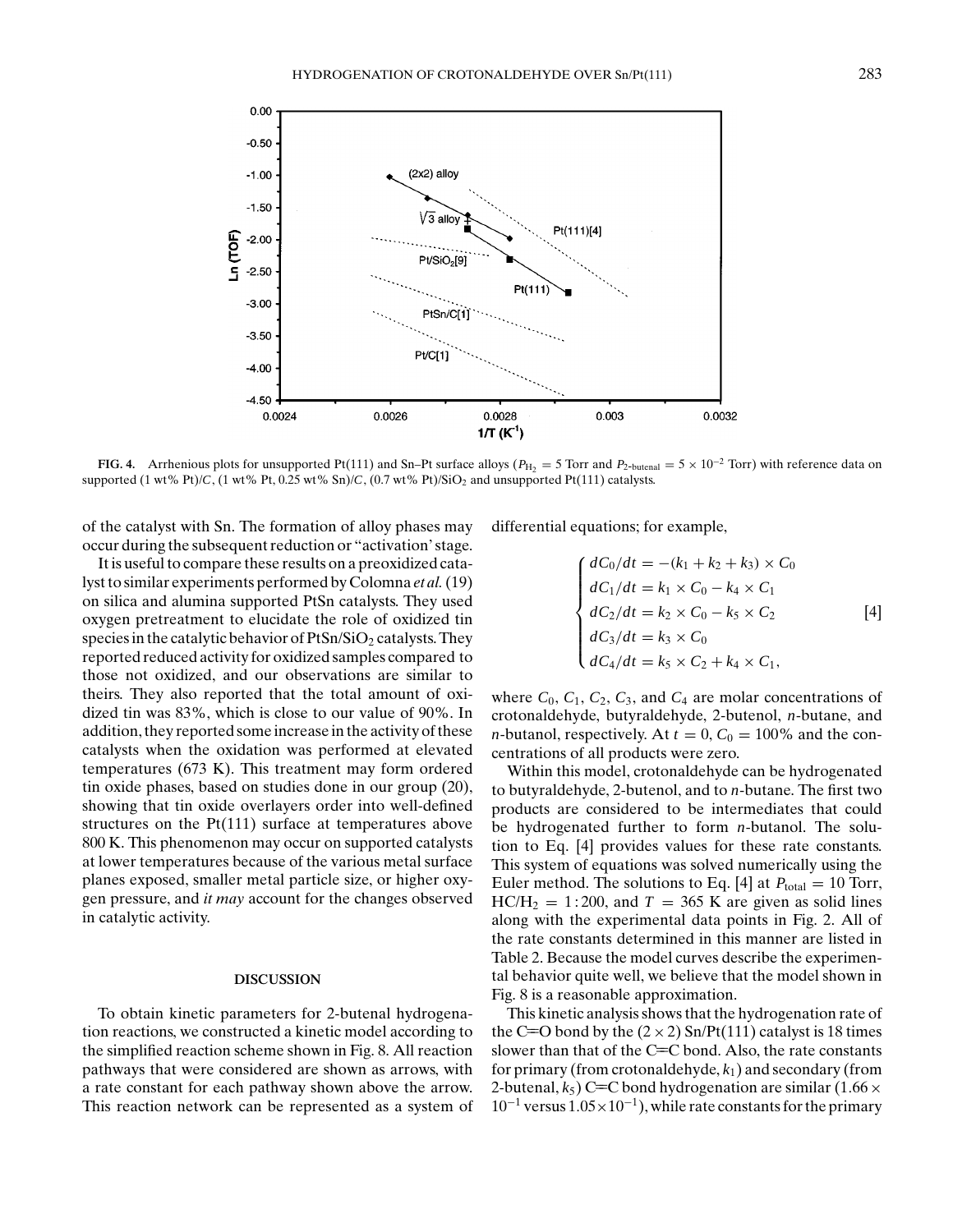

**FIG. 5.** Influence of the hydrogen pressure on the catalytic activity of the (2 × 2) Sn/Pt(111) surface for the initial conditions:  $P_{2-\text{butenal}} = 5 \times 10^{-2}$ Torr and  $T = 365$  K.

 $(k_2)$  and secondary  $(k_4)$  C=O bond hydrogenation differ by a factor of  $\sim$ 3 (9.0 × 10<sup>-3</sup> versus 3.0 × 10<sup>-3</sup>). The presence of the C=C double bond promotes hydrogenation of the C=O bond in crotonaldehyde over that in butyraldehyde which has no C=C bond. This could result from either an increased residence time for crotonaldehyde or possibly a change in the reaction mechanism due to conjugation between  $C=C$ and  $C=O$  bonds.

A discussion of the mechanism of crotonaldehyde hydrogenation on Pt–Sn alloys benefits from insights that arise from basic studies of adsorption on Pt and Pt–Sn surfaces. Acrolein and crotonaldehyde adsorption on Pt(111) was studied by Jesus and Zaera (21) by using reflection– absorption infrared spectroscopy (RAIRS) and TPD. To our knowledge, no similar work using these molecules on Pt–Sn alloys has been done yet, but such studies are planned in our laboratory.

TPD studies of crotonaldehyde adsorption on Pt(111) (21) revealed complete decomposition to yield only  $H_2$  and CO desorption products under UHV conditions. No hydrocarbon desorption was observed. This indicates strong, irreversible chemisorption. At submonolayer coverages of crotonaldehyde, the  $v(C=O)$  stretching mode was observed at nearly the same position as that for a condensed phase, multilayer sample, but it had a weak intensity. Jesus and Zaera  $(21)$  concluded that the C=O bond was oriented parallel to the surface and interacted only weakly with it. It was concluded that crotonaldehyde was strongly chemisorbed on the Pt(111) surface by nearly complete rehybridization of the C=C bond to give a peak at 1077 cm<sup>-1</sup> and a formation of two Pt–C  $\sigma$  bonds with the surface, as shown in Fig. 9a. Semiempirical extended Huckel calculations support this picture (22). A limiting case for di- $\sigma$ -bonded adsorption through rehybridization of the  $C=O$  bond is shown in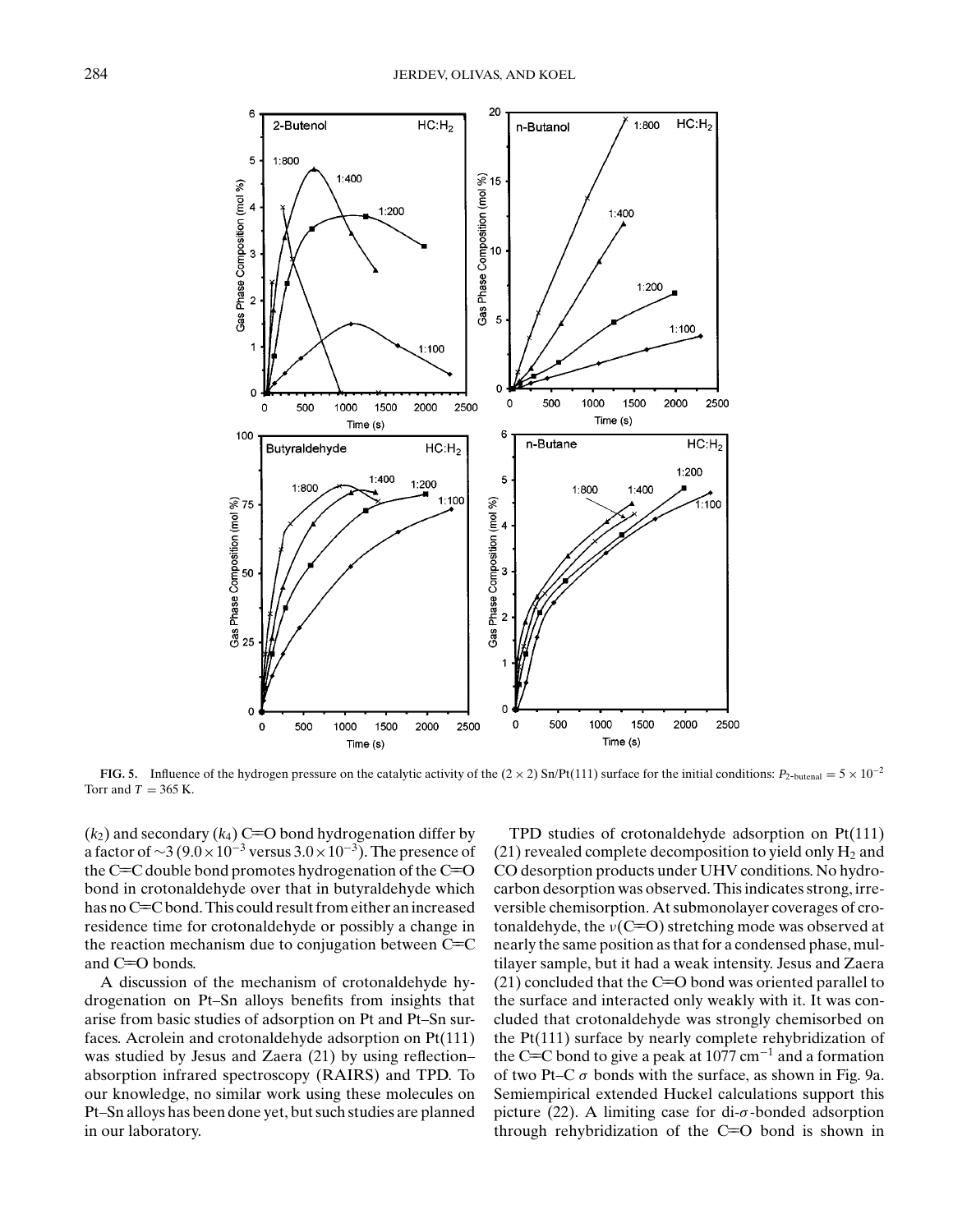

**FIG. 6.** Reaction order plot for the  $(2 \times 2)$  Sn/Pt(111) surface alloy and Pt(111) surfaces for  $P_{2\text{-}butenal} = 5 \times 10^{-2}$  Torr and  $T = 365$  K.

Fig. 9b. However, carbonyl functional groups usually interact weakly with Pt surfaces by forming a dative bond via the oxygen atom (23). We should not exclude a possible role for  $\pi$ -bonded crotonaldehyde molecules in which the



**FIG. 7.** Sn(3d) peaks in XPS for alloys before (a) and after (b) oxidation of the  $(2 \times 2)$  Sn/Pt(111) alloy and after (c) the oxidized alloy was used as a catalyst.

 $C=C$  and  $C=O$  double bonds are conjugated and oriented in the plane parallel to the surface as shown in Fig. 9c.

The adsorption energy for crotonaldehyde on these surfaces may help to explain the different dependencies on hydrogen pressure. We observed a positive order with respect to hydrogen pressure on all surfaces, with values of 0.9 on the Pt–Sn alloys and 0.5 on Pt(111). For hydrogenation of the  $C=C$  bond, the rate should depend on both surface hydrogen concentration and crotonaldehyde adsorption energy. Previous studies of olefins (24) lead us to expect that crotonaldehyde is more weakly bound to the alloys than to Pt(111), and thus  $H_2$  pressure should have a more important effect on the rate on the alloys than on the  $Pt(111)$  surface. If breaking the Pt–C bond is involved in the rate-determining

# **TABLE 1**

**Hydrogenation Activity of Model Catalysts for**  $P_{\text{H}_2}/P_{\text{HC}} = 100$ **,**  $P_{\text{H}_2} = 5$  Torr, and  $T = 365$  K

| Catalyst                                     | Sn<br>coverage | $E_{\rm a}$ (app)<br>(kcal/mol) | Overall<br>hydrogenation<br>activity (TOF) $s^{-1}$ |
|----------------------------------------------|----------------|---------------------------------|-----------------------------------------------------|
| Pt(111)                                      | 0              | 10.8(11.0(4))                   | $0.13(0.31\times(4))$                               |
| $(2 \times 2)$ Sn/Pt(111) alloy              | 0.25           | 8.6                             | 0.21                                                |
| $(\sqrt{3} \times \sqrt{3})R30$ ° Sn/Pt(111) | 0.33           |                                 | 0.18                                                |
| alloy                                        |                |                                 |                                                     |
| $(2 \times 2)$ alloy + oxidation             |                |                                 | 0.05                                                |
| in 1 Torr $O2$ at 600 K                      |                |                                 |                                                     |
| for $5 \text{ min}$                          |                |                                 |                                                     |
| Oxidized $(2 \times 2)$ alloy +              | 0.25           |                                 | 0.25                                                |
| reduction in 1 Torr of                       |                |                                 |                                                     |
| $H2$ at 600 K for 1 min                      |                |                                 |                                                     |

*Note.* Measured at  $P = 3$  Pa,  $T = 330$  K. The original TOF value of 5.6 × 10<sup>-2</sup> s<sup>-1</sup> was extrapolated to 365 K by using the reported activation energy of 46 kJ/mol (4).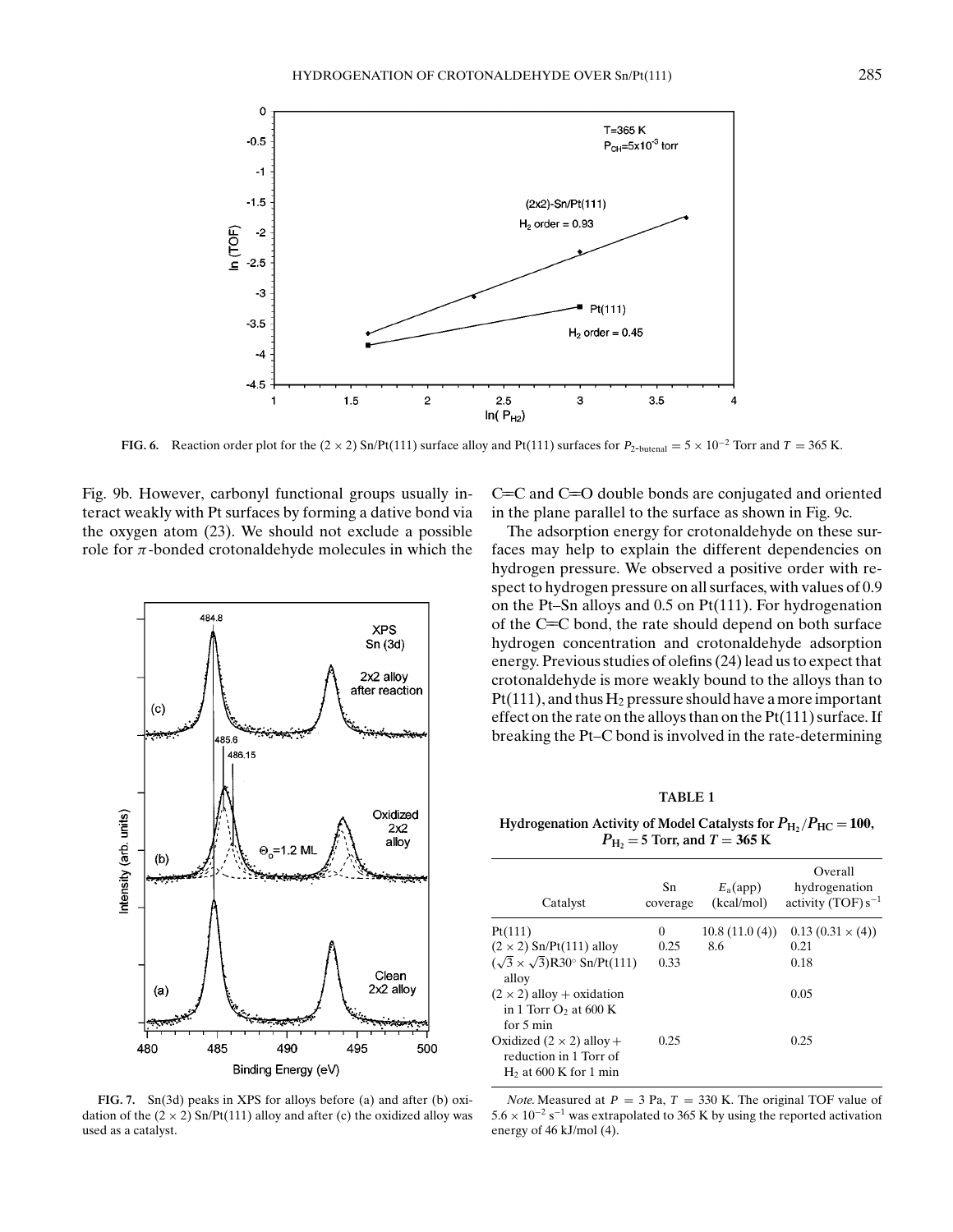

**FIG. 8.** Reaction network for 2-butenal hydrogenation.

step, this could also explain the lower apparent activation energies on the alloys compared to those on Pt(111), which are 8.6 kcal/mol for the two Pt–Sn alloys and 10.8 kcal/mol for Pt(111).

The full hydrogenation of 2-butenal to *n*-butane proceeds via the cleavage of the C–OH bond, as shown in Fig. 9d. This hydrogenation pathway, as we mentioned when discussing Fig. 5, is the only one which does not depend on the hydrogen partial pressure. The overall process for producing butane includes a number of elementary steps such as C–OH bond cleavage, hydrogenation of surface intermediates, and desorption of the butane and water products. Surface science studies showed that desorption of butane (25) and water (26) was very fast under catalytic conditions. Among the remaining steps, only C–OH cleavage does not directly involve hydrogen, and we can conclude that this must be the limiting step for the full hydrogenation process. The fact that hydrogenation of alkyl groups is not rate limiting is consistent with expectations based on observations that such reactions are facile on Pt(111) and these Pt–Sn alloys.

If we assume that C–OH cleavage is the limiting step for *n*-butane formation, then we can use the rate of *n*-butane formation versus temperature data to calculate an activation energy for C–OH bond cleavage. We determine a value of 11.2 kcal/mol on the  $(2 \times 2)$  alloy. If the alloys follow the same trend as that on Pt(111), where the activation ener-

#### **TABLE 2**

**Rate Constants for the Different Reaction Pathways Shown in** Fig. 7 on the  $(2 \times 2)$  Sn/Pt(111) Alloy Catalyst for  $P_{\text{H}_2}/P_{\text{HC}} = 200$ ,  $P_{\text{H}_2}$  = 10 Torr, and  $T = 365 \text{ K}$ 

| Rate constant             | TOF $(s^{-1})$ | $E_a$ (app) (kcal/mol) |
|---------------------------|----------------|------------------------|
| $k_1$ , <i>n</i> -Butenal | 0.166          | 8.6                    |
| $k_2$ , 2-Butenol         | 0.009          |                        |
| $k_3$ , <i>n</i> -Butane  | 0.010          | 11.2                   |
| $k_4$ , <i>n</i> -Butanol | 0.003          |                        |
| $k_5$ , <i>n</i> -Butanol | 0.105          |                        |
| Overall TOF               | 0.29           |                        |
|                           |                |                        |

gies for C=C and C=O hydrogenation are very close  $(4)$ , an increase in temperature will favor *n*-butane production.

Another feature observed in Figs. 3 and 5 was that there were two distinct regimes in the rate of *n*-butane production; i.e., all curves for the *n*-butane yield clearly displayed a "break" or change in slope as a function of time. The first regime was observed at low conversion when the most abundant component in the reaction mixture was crotonaldehyde which could be characterized by a fairly high rate of *n*-butane production. The second regime was observed at higher conversions and had a lower rate primarily because *n*-butane formation under these conditions occurred from butyraldehyde. This interpretation implies that adsorbed species containing a  $C=C$  double bond are more susceptible to C–OH cleavage.

The main difference in crotonaldehyde hydrogenation on Pt–Sn surface alloy catalysts compared to that on Pt(111) is an increased activity for all hydrogenation reactions that were monitored. Both  $C=O$  and  $C=C$  hydrogenation reactions were promoted to an equal extent. One factor influencing this increased activity is a change in the electronic state of Pt that is induced by alloying with Sn. This change influences the bond strength between the adsorbed species and the surface. It was reported that such hydrogenation reactions occured faster on surfaces with decreased electron density (27). While no significant shifts occur in the Pt core levels due to formation of the surface alloys (28), there is a reduction in the density of states at  $E_F$  that is revealed in ultraviolet photoelectron spectroscopy (29). Furthermore, recent scanning tunneling microscopy studies (30) reported an "electronic contrast" for Pt atoms depending on the number of Sn neighbors bonded to a Pt atom, and this gives direct evidence for charge transfer from Pt to Sn to reduce the electron density at Pt sites. This then presents a consistent picture for explaining our catalytic results. Second, the ensemble size of contiguous reactive Pt atoms at the surface is changed by alloying with Sn. However, since hydrogenation reactions do not require large ensembles, the reduced ensemble size for the Pt–Sn alloys should not influence this particular type of reaction.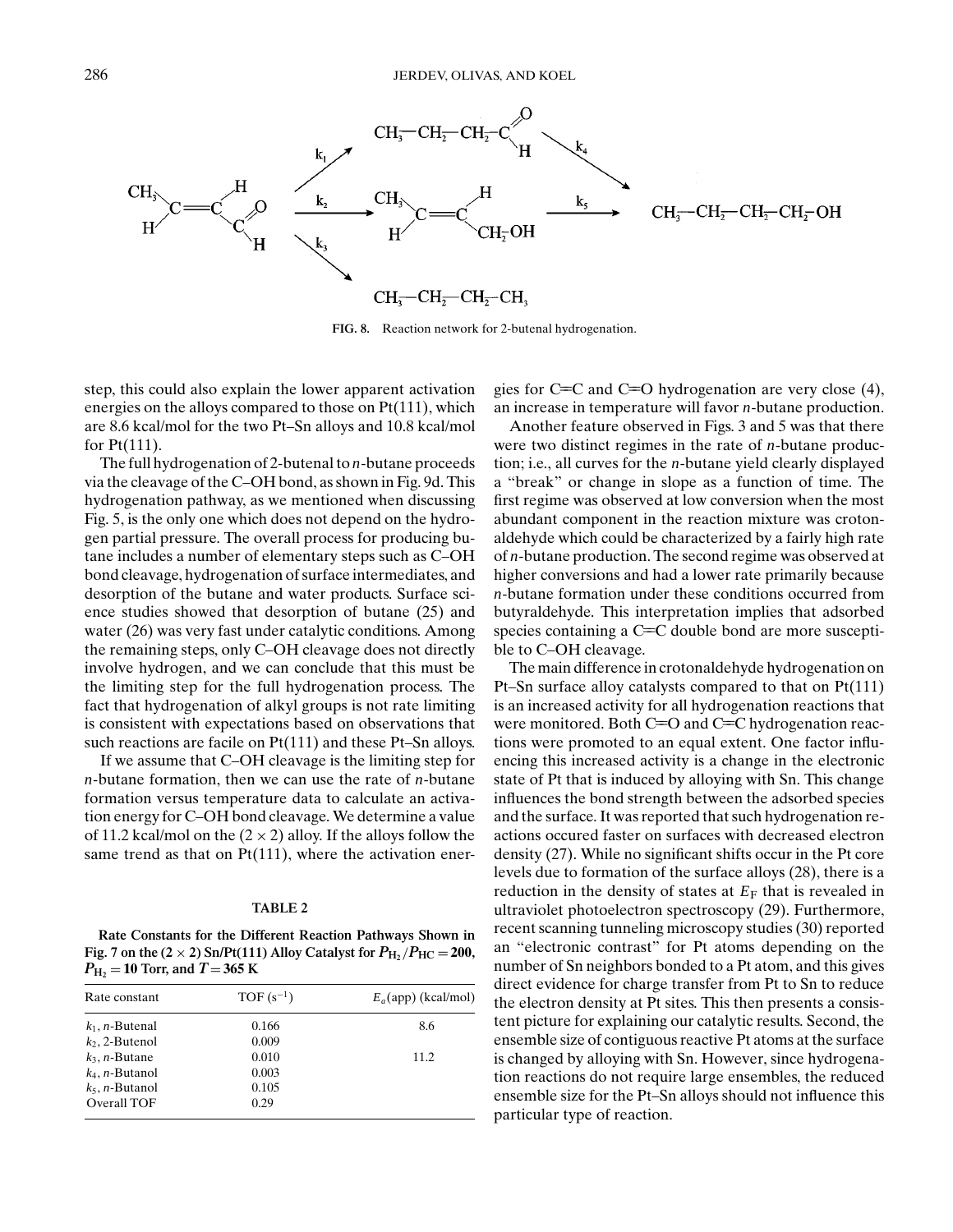

**FIG. 9.** Reactive species expected to be present on the metal surface during hydrogenation of crotonaldehyde and possible reaction mechanisms.

It is useful to compare our newly obtained results for well-defined, unsupported Pt–Sn alloys to results from Pt and Pt–Sn catalysts supported on carbon black (1). An increase in the overall activity and a decrease in the apparent activation energy were observed on both unsupported and supported Pt–Sn catalysts with respect to Pt catalysts. The primary difference was that the TOF values reported for the supported catalysts (1) were about 10 times lower than those obtained in this study. Furthermore, the supported catalyst with a 25% Sn loading had twice the overall activity of a pure Pt supported catalyst, and we also observed that the  $(2 \times 2)$  Sn/Pt(111) catalyst, which had 25% Sn atoms in the surface layer, had twice the overall activity of the Pt(111) catalyst. However, increasing the Sn coverage further to 33% for the  $(\sqrt{3} \times \sqrt{3})R30^\circ$  Sn/Pt(111) alloy resulted in a decrease of 10% in the TOF, while for supported catalysts, the highest activity was observed for a catalyst with 50% Sn loading. We also did not observe a significant change in selectivity between pure Pt and Pt–Sn model catalysts, whereas supported Pt–Sn catalysts exhibited improved selectivity for  $C=O$  bond hydrogenation with increased Sn loading.

These differences are revealing about the origin of the improved performance of the supported catalysts because the unsupported catalysts are quite different, and more defined, from the supported catalysts. One difference is that the morphology of the supported catalyst is obviously different from that of the model catalysts. The influence of the support is an important factor that could affect the metal particle size, shape, and electron density, and change adsorption energies, geometries, and reaction mechanisms. "Spillover" effects that lead to communication between adsorbed species on the support and metal particles can also occur. Changing the Sn loading might and should affect all of these interactions. Also, high Sn loadings may also result in larger amounts of unreduced Sn present in the catalyst that are not incorporated into Pt–Sn alloy phases. Our unsupported catalysts reveal the importance of Pt–Sn

phases of specific composition and structure, thus defining the role that these phases play in supported catalysts.

As mentioned earlier, one of the major factors thought to influence hydrogenation selectivity of unsaturated aldehydes is a higher preference for adsorption via the  $C=O$  bond versus the  $C=C$  bond. In the model proposed by Marinelli and Ponec (31), an important factor facilitating adsorption via the C= $O$  bond was the presence of metal cations present in oxidic phases at the catalyst surface. These species could be produced by partial oxidation of the primary catalytic metal component, e.g., Pt (1), during catalyst pretreatment and by oxidation of the more electropositive promoters such as Sn or Fe. Based on similar activities of reduced Pt– Sn and Pt–SnO<sub>x</sub> catalysts, it was concluded that the promotion effect was a result of cations which survived reduction or were formed upon initial contact with the aldehyde (32). The latter possibility was supported by the observation that the activity increased when CO pulses were added to the reaction mixture (31). Our results on the reduced Pt–Sn alloy model catalyst show that alloy phases alone do not lead to an increase in selectivity. To this extent, our results are consistent with the explanation of Marinelli and Ponec (31) concerning supported catalysts.

The results after preoxidation of the  $(2 \times 2)$  Sn/Pt(111) alloy differ significantly from those obtained previously for freshly prepared Pt–Sn catalysts supported on carbon black (1) in which most of the Sn and a significant amount of the Pt were oxidized. While we found complete reduction of SnO*<sup>x</sup>* on our model catalysts, only 11% of the total Sn loading was reduced on the supported catalyst even after thermal treatment in hydrogen (12 h in  $H_2$  flow at 760 Torr at 623 K). Carbon black is an inert support, interacting only weakly with supported metal particles; thus, the observed difference in the extent of Sn reduction must be a result of the nature of the phase and domain size of SnO*<sup>x</sup>* formed and/or of the chemical state of Pt. On carbon black some of the supported Pt prior to reduction was found to be in oxidic form (i.e., Pt (II)). We did not observe any changes in